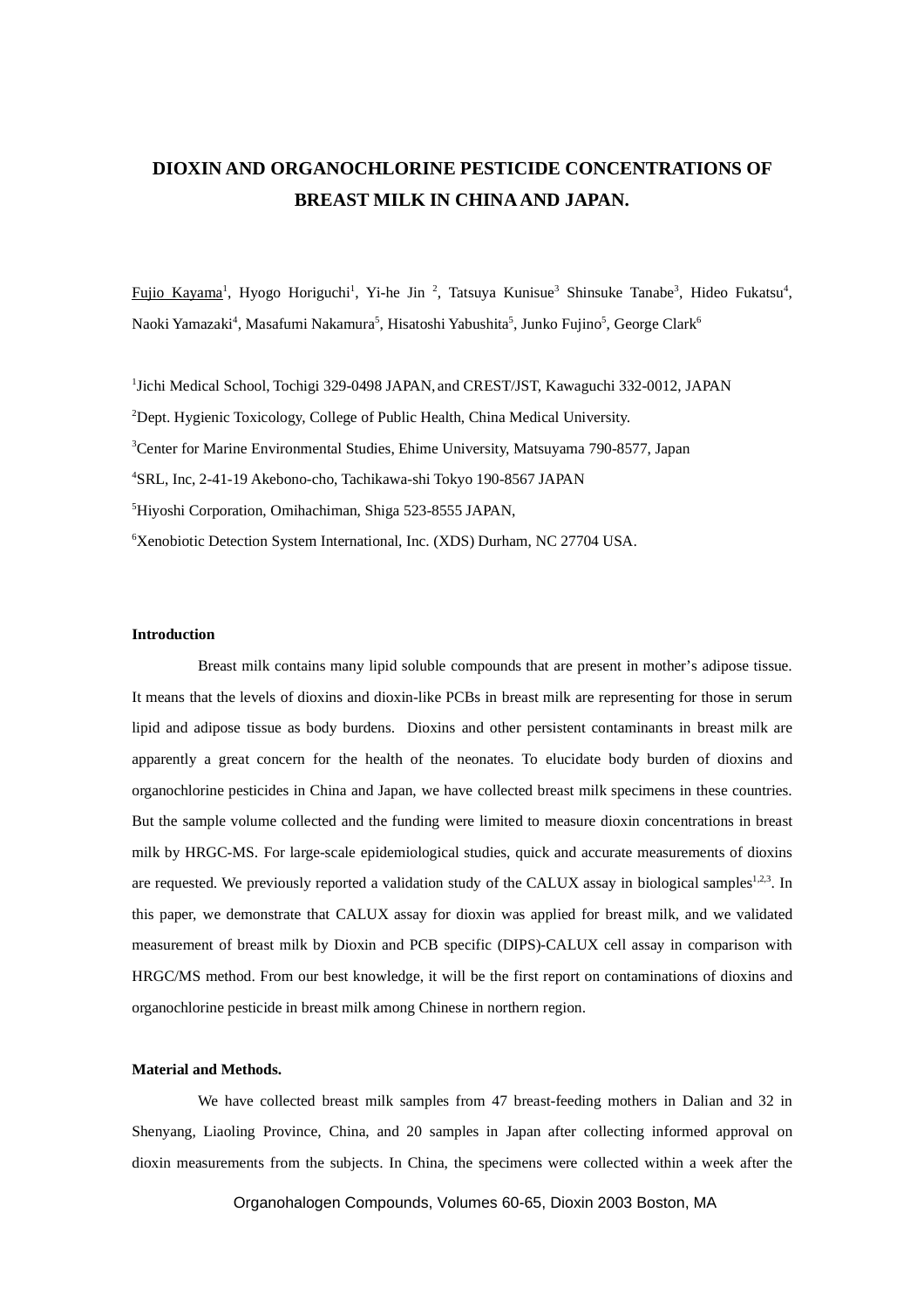delivery. In Japan, collection time ranged from 3 to 12 weeks after delivery. We measured in total 99 samples by DIPS-CALUX assay at Hiyoshi Corporation. Results for test samples measure by CALUX bioassay for dioxins were compared in a double blind study to HRGC/MS results measured at SRL, Inc.. Persistent organochlorine pesticide concentrations in the Chinese milk were also measured by GC-ECD.

## **Results and Discussion:**

Two samples, one from Japan, one from China, with exceptionally low lipid percentage (0.5%, 0.6%) were excluded from the statistical analysis. Correlation coefficiency (R) of PCDD+PCDF and PCDD+PCDF+coPCB per g fat were 0.920 and 0.763, respectively. As CALUX assay is slightly less sensitive to coPCB, we adjust low responsiveness by multiplication of 1.8 to the coPCB values, the R value for PCDD+PCDF+coPCB per gram fat was 0.917. We concluded that DIPS-CALUX assay was sensitive enough to apply for human breast milk specimens.



**Talbe 1 GM, median, and range of dioxins concentrations in breast milk in Japan**

|                  | <b>HRGC/MS</b>            | <b>CALUX</b>                         |
|------------------|---------------------------|--------------------------------------|
| <b>PCDD+PCDF</b> | $0.52, 0.48, (0.25-1.3)$  | 0.52, 0.49. $(0.28-1.3)$ pgTEQ/gwet  |
| coPCB            | $0.19, 0.18, (0.08-1.10)$ | $0.13, 0.18, (0.05-0.46)$            |
| Total            | $0.72, 0.67, (0.36-2.40)$ | $0.69, 0.66, (0.4-1.4)$              |
| <b>PCDD+PCDF</b> | $15.5, 19.0, (7-31)$      | $17.0, 18.0, (7.7-29)$<br>pgTEQ/gFat |
| coPCB            | $5.8, 5.9, (2.2-22)$      | 4.3, 4.5, $(1.7-17)$                 |
| Total            | $21.6, 24.0, (10-49)$     | $22.5, 20.0, (13-37)$                |

**Data analyzed in 19 samples of breast milk from Japanese mothers.**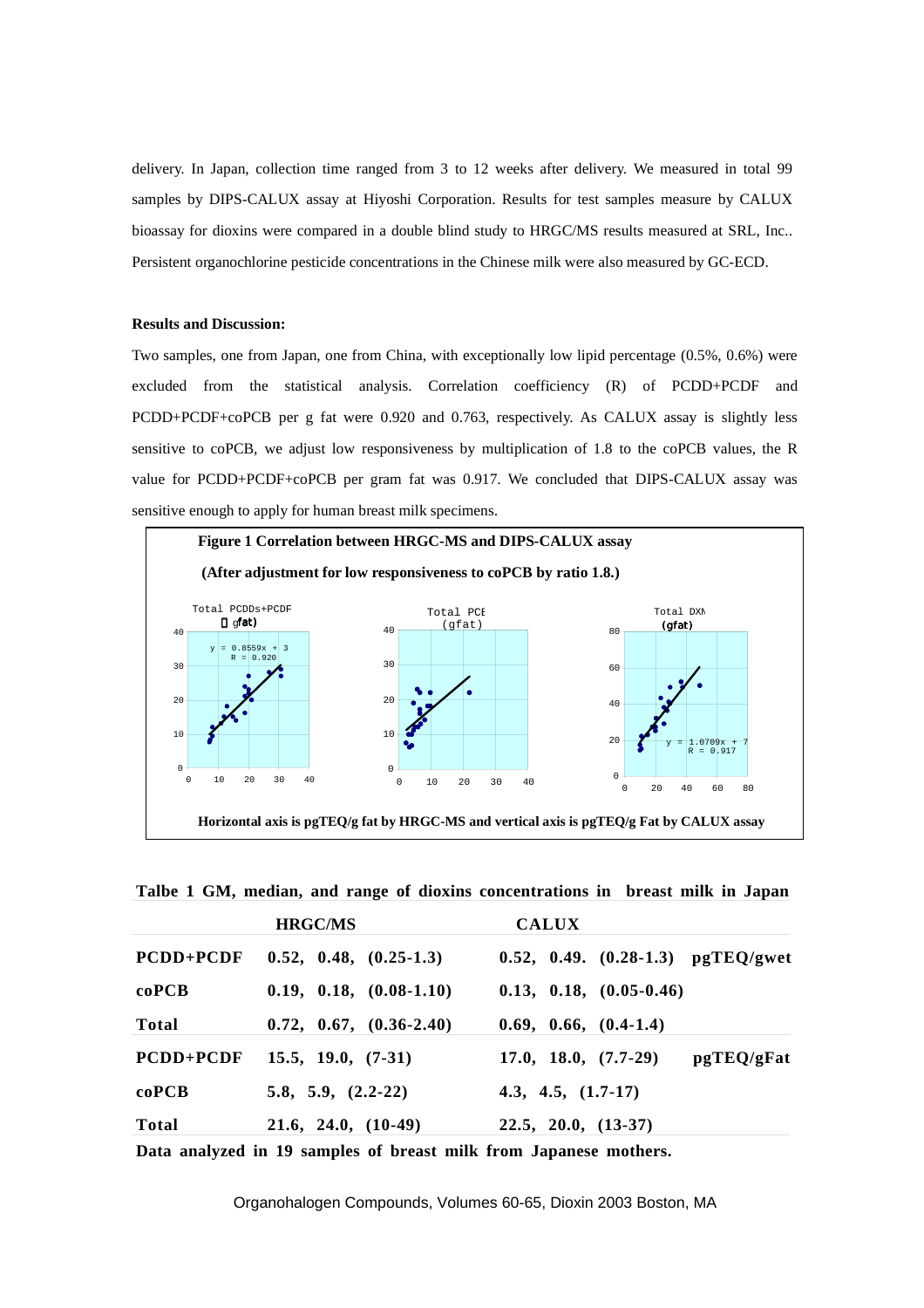In Table 1, geometric means of dioxin concentrations of Japanese breast milk (n-19) by HRGC/MS were 15.5 pgTEQ/gFat for PCDD+PCDF, 5.8 for coPCB, and those by CALUX were 17.0 for PCDD+PCDF, 4.3 for coPCB, respectively. The values were almost the similar levels of dioxin concentration previously reported in other districts in Japan.

|                  | Shenyang                | Dalian                 | Japan                |
|------------------|-------------------------|------------------------|----------------------|
| n                | 32                      | 47                     | 19                   |
| <b>PCDD+PCDF</b> | $8.4, 7.2, (1.6-48.7)$  | 14.5, 14.7, (3.5-148)  | 17.0, 18.0, (7.7-29) |
| <b>coPCB</b>     | $1.8, 1.6, (0.7-11.3)$  | $3.9, 3.5, (1.1-17.0)$ | $4.3, 4.5, (1.7-17)$ |
| <b>Total</b>     | $10.6, 8.8, (3.2-54.1)$ | 19.4, 18.0, (6.1-158)  | 22.5, 20.0, (13-37)  |

**Talbe 2 Geometric mean, median and range of dioxins in breast milk**

#### **The values are measured by CALUX Assay**

The values by CALUX were 10.6 pgTEQ/gFat in Shenyang.and 19.4 pgTEQ/gFat in Dalian Both the values of PCD+PCDF and coPCB fractions in Dalian were higher than those in Shenyang. It is noteworthy that the levels of the contaminations of Dalian were close to those of Japan. It depicts that dioxin body burden in Dalian may be higher than that in Shenyang. This difference might be due to people in Dalian eat more marine products than those in Shenyang.

**Table 3 Geometric mean, median and range of dioxins in breast milk among age groups**

|               | Shenyang                  | <b>Dalian</b>               |   | Japan                  |
|---------------|---------------------------|-----------------------------|---|------------------------|
| Age           | n pgTEQ/g fat             | n pgTEQ/g fat               |   | n pgTEQ/g fat          |
| $20-25$ yo    | $9$ 10.8, 9.4, (3.2-54.1) | $5$ 16.0, 17.6, (6.1-71.6)  | 0 |                        |
| $26-30$ vo    | 16 11.8, 9.2, (4.5-48.4)  | 36 19.4, 18.5, (7.4-158.9)  |   | 4 18.2, 18.5, (16-20)  |
| older than 31 | 7 8.0, 7.6, (5.1-13.5)    | $3$ 20.7, 17.4, (12.6-40.5) |   | 15 25.7, 20.0, (13-78) |
|               |                           |                             |   |                        |

#### **The values are measured by CALUX Assay**

It was also reported previously that dioxin concentrations elevated when mothers are older. But a distinctive difference from Japanese data was that no age-dependent elevations of dioxin concentrations were observed in both cities of China (Table 3). PCB, p,p'DDE, ß-hexachlorohexane (ß-HCH), and hexachlorebenzen (HCB) were also measured in remaining 20 samples from Dalian and 20 from Shenyang. It revealed that these contaminants were significantly higher in the specimens from Dalian than those from Shenyang (Table 4). There was also no age-dependent elevation of these contaminants in breast milk in China which is also distinct in other developed countries. There might exist heterogeneous sources and routes of the contaminant exposure among these subjects, even if they live in the same city.